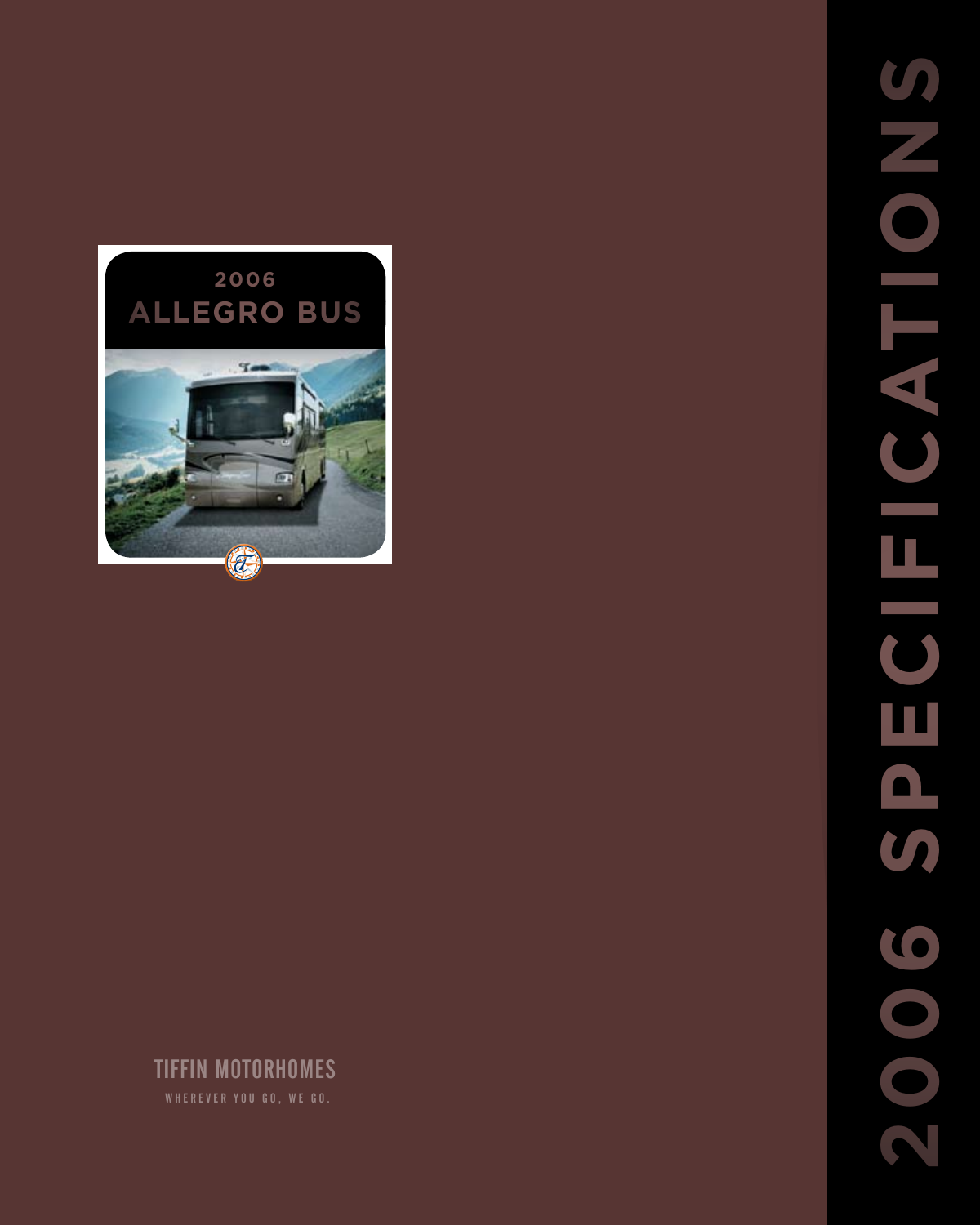

Additional floorplans may be available on our website: www.tiffinmotorhomes.com Aside from our unparalleled customer service, one of the things that Tiffin has been known for over the years is innovative floorplans.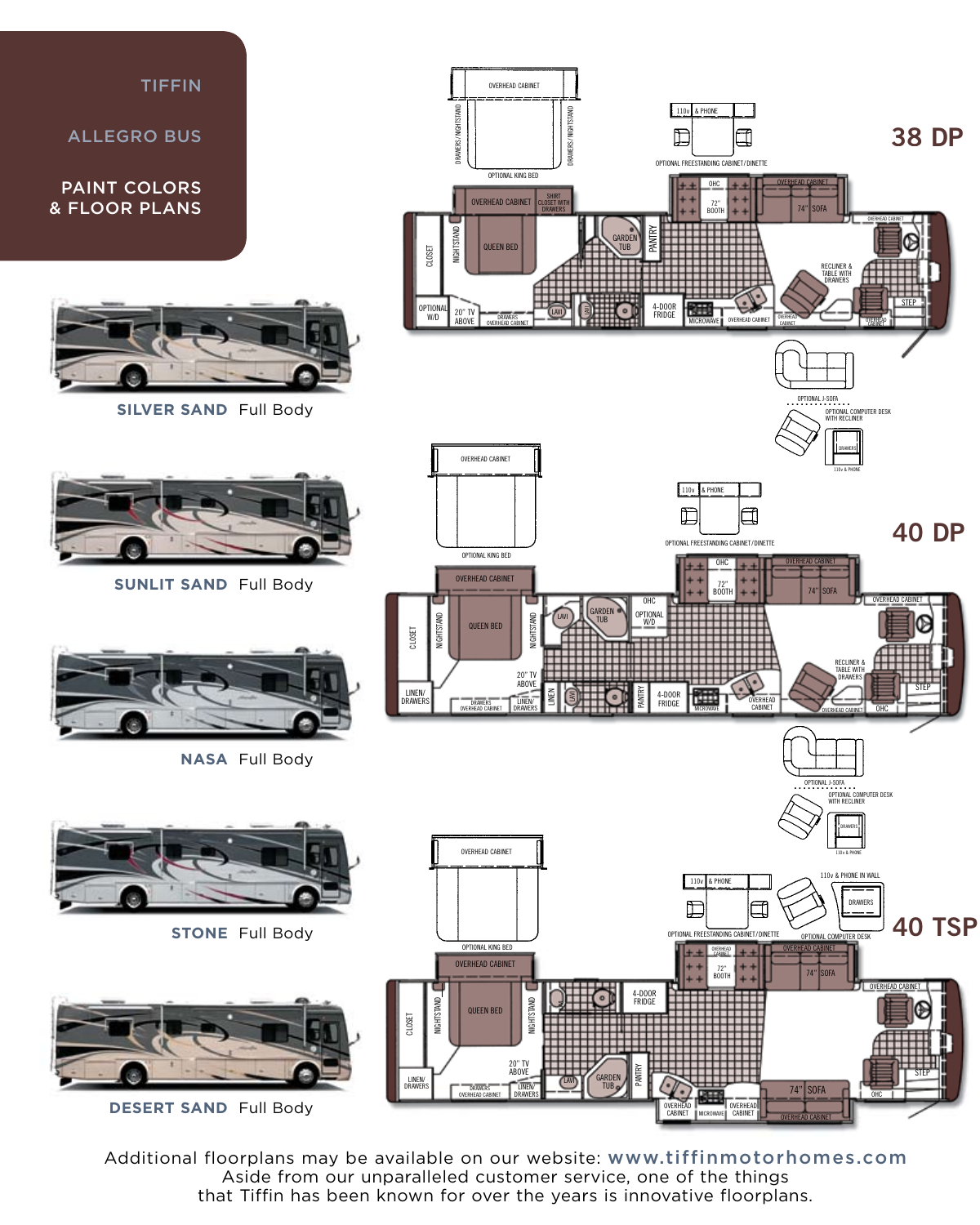

Tiffin Motorhomes, Inc. 105 2nd Street NW Red Bay, AL 35582 Call 256.356.8661 Fax 256.356.8219 www.tiffinmotorhomes.com For Parts and Service Call 256.356.0261

The following names are registered trademarks of Tiffin Motorhomes: Open Road®, Phaeton®, Allegro®, Allegro Bay®, Allegro Bus®, Zephyr®, Roughing It Smoothly®, and Pusher®.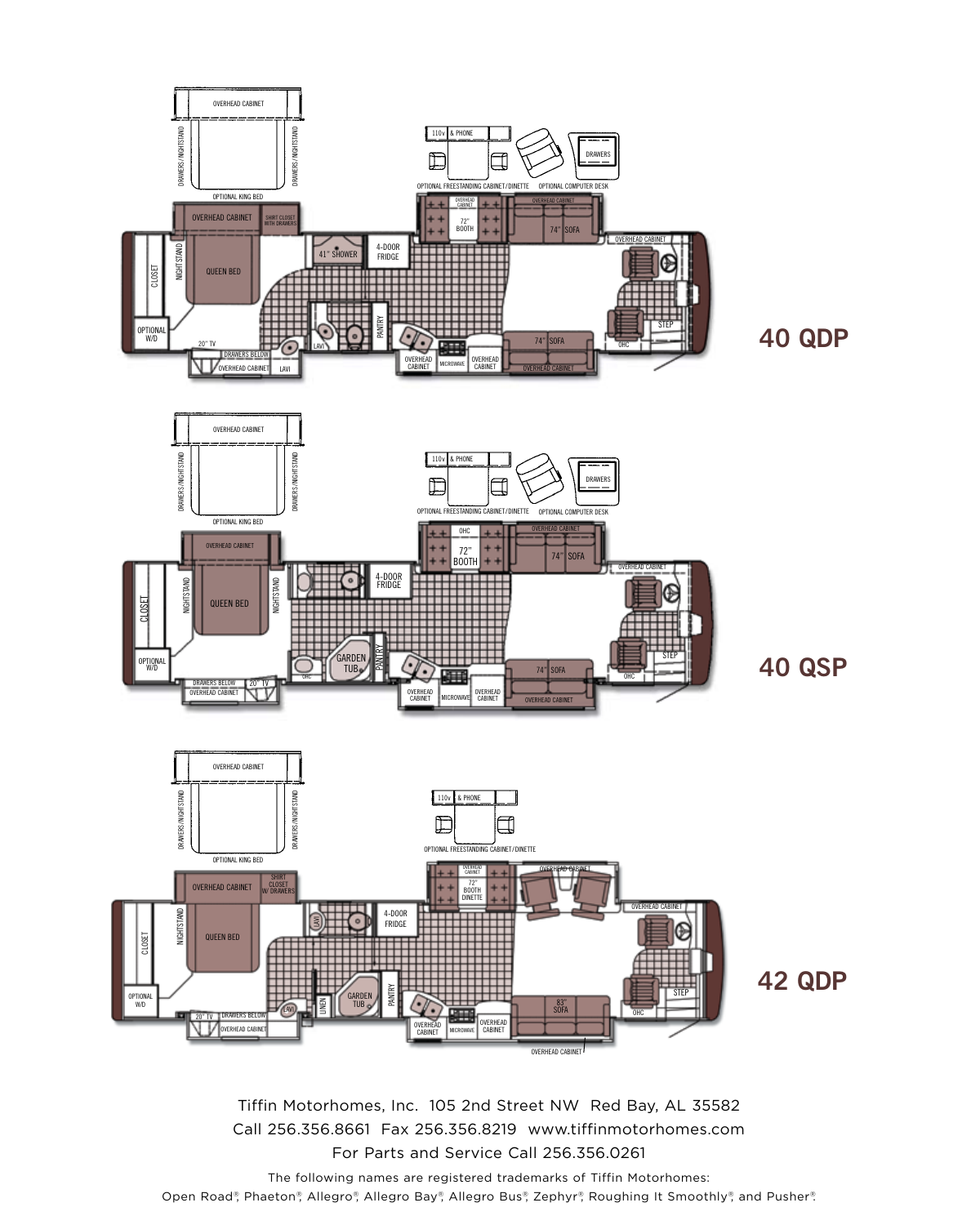

Bedroom Bedroom Accent Sofa/Chair Living Area Accent Dinette Wheat Carpet

Our fabric designs and choices of wood grain are sure to suit every taste. All cabinet finishes are available in combination with all fabric schemes.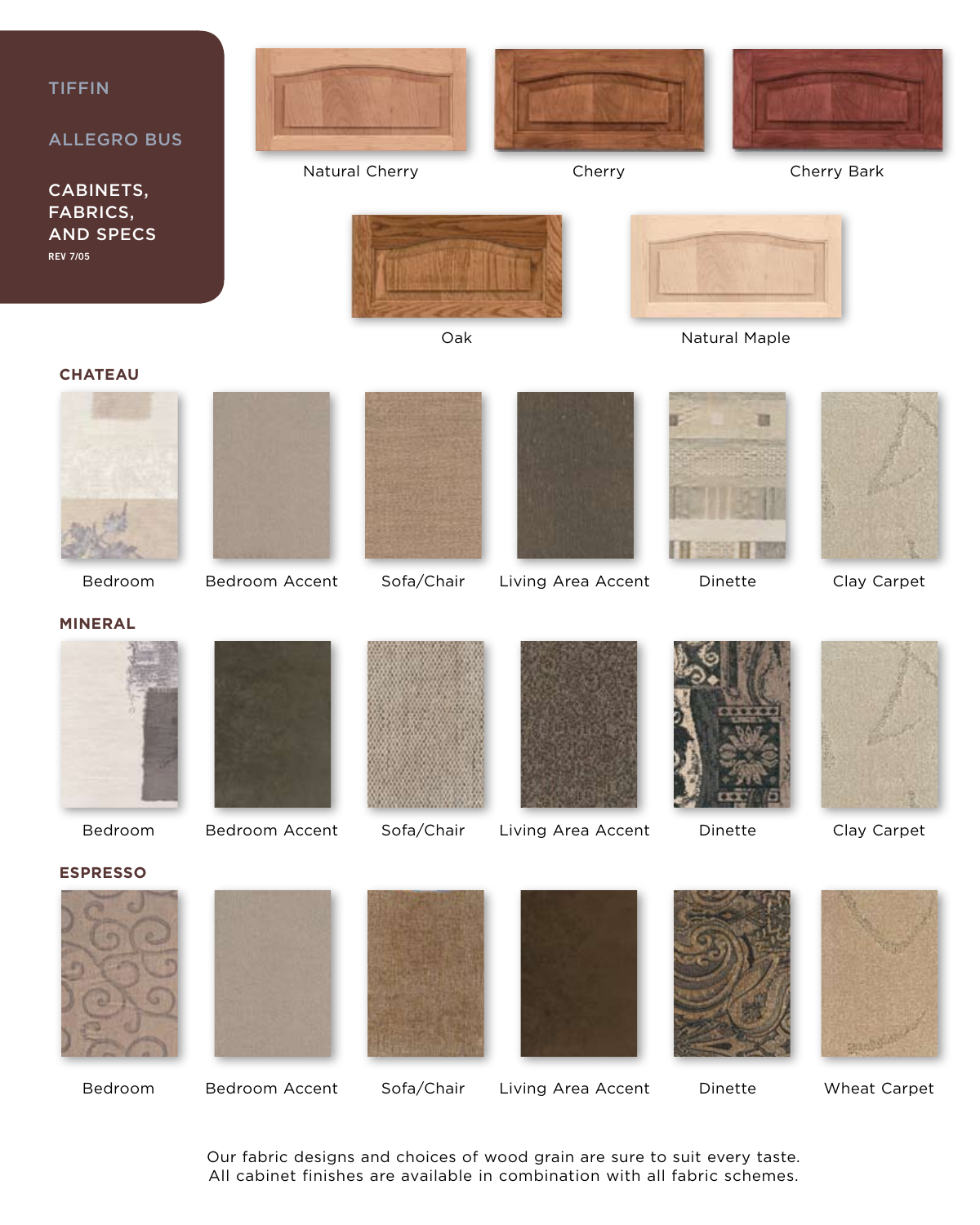#### **AUTOMOTIVE**

| <b>STANDARD EQUIPMENT ON ALL MODELS:</b>                                         |              |                        |                     |                                  |               |                          |               |
|----------------------------------------------------------------------------------|--------------|------------------------|---------------------|----------------------------------|---------------|--------------------------|---------------|
| • Allison 3000MH 6-Speed Auto with Lock-up (Torque Converter)                    |              | . Cast Aluminum Wheels |                     | • ABS Brakes                     |               | • Emergency Start Switch |               |
| • Cummins 400 Engine / Side Radiator                                             |              | · Goodyear Tires       |                     | . Fully Automatic Leveling Jacks |               | • Exhaust Brake          |               |
| . Two-Stage Compression Engine Brake                                             |              |                        | • Air Ride (4 Bags) |                                  |               |                          |               |
|                                                                                  |              |                        |                     |                                  |               |                          |               |
| <b>FREIGHTLINER CHASSIS</b>                                                      | <b>MODEL</b> | 38 DP                  | 40 DP               | <b>40 TSP</b>                    | <b>40 QDP</b> | 40 QSP                   | <b>42 QDP</b> |
| <b>GVWR</b>                                                                      |              | 32,000                 | 32,000              | 32,000                           | 32,000        | 32,000                   | 44,600        |
| GAWR - Front                                                                     |              | 12.000                 | 12,000              | 12,000                           | 12.000        | 12.000                   | 14,600        |
| GAWR - Rear                                                                      |              | 20,000                 | 20,000              | 20,000                           | 20,000        | 20,000                   | 20,000        |
| GAWR - Tag Axle                                                                  |              | <b>NA</b>              | <b>NA</b>           | <b>NA</b>                        | <b>NA</b>     | <b>NA</b>                | 10,000        |
| <b>GCWR</b>                                                                      |              | 42,000                 | 42,000              | 42,000                           | 42,000        | 42,000                   | 54,600        |
| <b>UVW</b>                                                                       |              | 23,760                 | 24,240              | 24,820                           | 24,820        | 24,820                   | 31,200        |
| <b>Alternator Amps</b>                                                           |              | 160                    | 160                 | 160                              | 160           | 160                      | 160           |
| Wheel Base                                                                       |              | 262"                   | 276"                | 276"                             | 276"          | 276"                     | 306"          |
| <b>Tire Size</b>                                                                 |              | 275/80R 22.5           | 275/80R 22.5        | 275/80R 22.5                     | 275/80R 22.5  | 275/80R 22.5             | 275/80R 22.5  |
| Trailer Hitch Capacity                                                           |              | 10,000                 | 10.000              | 10.000                           | 10.000        | 10,000                   | 10,000        |
| Fuel Tank (Gallons)                                                              |              | 150                    | 150                 | 150                              | 150           | 150                      | 150           |
| Independent Front Suspension<br>(Adds 2,600 lbs. to GVWR, GAWR - Front and GCWR) |              | $\Omega$               | $\Omega$            | $\circ$                          | $\Omega$      | $\Omega$                 | S             |
| <b>OVERALL</b>                                                                   | <b>MODEL</b> | 38 DP                  | 40 DP               | 40 TSP                           | <b>40 QDP</b> | <b>40 QSP</b>            | <b>42 QDP</b> |
| Overall Length - Approximately                                                   |              | 38' 11"                | $40'$ 4"            | 40' 4"                           | 40' 4"        | 40' 4"                   | 42'6''        |
| Overall Height with Roof Air (Maximum)                                           |              | 12'7''                 | 12'7''              | 12'7''                           | 12'7''        | 12'7''                   | 12'7''        |
| Interior Height                                                                  |              | 84"                    | 84"                 | 84"                              | 84"           | 84"                      | 84"           |
| Overall Width                                                                    |              | 101"                   | 101"                | 101"                             | 101"          | 101"                     | 101"          |
| <b>Interior Width</b>                                                            |              | 96"                    | 96"                 | 96"                              | 96"           | 96"                      | 96"           |
| Fresh Water (Gallons)                                                            |              | 90                     | 90                  | 90                               | 90            | 90                       | 90            |
| <b>Black Water (Gallons)</b>                                                     |              | 46                     | 46                  | 46                               | 46            | 46                       | 46            |
| Grey Water (Gallons)                                                             |              | 70                     | 70                  | 70                               | 70            | 70                       | 70            |
| LPG Tank (Gallons; can only be filled to 80% capacity)                           |              | 35                     | 35                  | 35                               | 35            | 35                       | 24            |
| Minimum Garage Height                                                            |              | 13'                    | 13'                 | 13'                              | 13'           | 13'                      | 13'           |
|                                                                                  |              |                        |                     |                                  |               |                          |               |

### **structural**

**standard equipment on all models:**

•Steel / Aluminum Reinforced Structure •Laminated Floor, Sidewall & Roof

### **EXTERIOR**

| <b>STANDARD EQUIPMENT ON ALL MODELS:</b>     |                                               |                                   |
|----------------------------------------------|-----------------------------------------------|-----------------------------------|
| • Fiberglass Front & Rear Caps               | • Dual Pane Tinted Windows                    | • Luggage Compartment Lights      |
| • Dual Fuel Fills                            | • Exterior Patio Light                        | • 4 - 6y House Batteries          |
| • Full Body Paint                            | • Electric Door Awning                        | • 2000 Watt Inverter              |
| • Large One-Piece Tinted Windshield          | • Electric Patio Awning                       | • Custom Full-Width Mud Flap      |
| • 7.5 Kw Onan Generator with Manual Slideout | • Window Awning Package                       | • 50 Amp Service                  |
| • Heated Power Mirrors with Remote           | • Slideout Awnings                            | • Power Cord Reel - 50 Amp        |
| Adjustment (Chrome)                          | · Pass-thru Basement Storage                  | • Park Telephone Ready            |
| • Single Motor Intermittent Wiper            | • Flat Slide-Out Trim                         | • Cable Ready TV                  |
| • Undercoating                               | • Swing-Out Exterior Storage Doors            | • Black Holding Tank Flush System |
| • Fog Lights                                 | • Single Handle Lockable Storage Door Latches | • Exterior Rinse Hose with Soap   |

#### •Deadbolt Front Entrance Door

•Double Electric Step

- •Heated Water and Holding-Tank Compartments •Dispenser and Paper Towel Holder
- •Docking Lights
- •CB Radio Antenna
	- •Power Fantastic® Roof Vent with 3 speed Fan
	- •2 15,000 BTU Low Profile Roof A/C with Heat Pump

•Roof Ladder

•Fiberglass Roof •Spot Light with Remote •Air Horns

•Automatic Satellite Dish •TV Antenna

- •Sony® Color Back-up Camera and Monitor
- •Water Filter
- •110v Exterior Receptacle
- -
- 

|                                                            | <b>MODEL</b> | 38 DP     | 40 DP     | 40 TSP    | 40 QDP    | 40 QSP    | <b>42 QDP</b> |
|------------------------------------------------------------|--------------|-----------|-----------|-----------|-----------|-----------|---------------|
| Keyless Entry Door System                                  |              | 0         |           |           |           |           |               |
| Storage Compartment Slideout Tray (1 or 2)                 |              |           |           |           |           |           |               |
| In-motion Low Profile Satellite Dish                       |              | 0         |           |           |           | 0         |               |
| Exterior Entertainment Center with 24" TV                  |              |           |           |           |           |           |               |
| Exterior Entertainment Center with 24" TV, AM/FM/CD Stereo |              | <b>NA</b> | <b>NA</b> |           |           |           |               |
| Onan 10,000 Generator                                      |              | <b>NA</b> | <b>NA</b> | <b>NA</b> | <b>NA</b> | <b>NA</b> |               |
| 3 - 13,500 BTU Low Profile Roof A/C with Heat Pump         |              | <b>NA</b> | <b>NA</b> | <b>NA</b> | <b>NA</b> | <b>NA</b> |               |

## **DRIVER'S COMPARTMENT**

| STANDARD EQUIPMENT ON ALL MODELS:                             |                                                                 |                  |          |                                            |          |                     |                              |  |
|---------------------------------------------------------------|-----------------------------------------------------------------|------------------|----------|--------------------------------------------|----------|---------------------|------------------------------|--|
| • Entry Floor Light                                           | • Power Ultra Leather Driver Seat (Flexsteel®)                  |                  |          | • TRW Adjustable Tilt / Telescoping        |          | • Power Sun Visors  |                              |  |
| . Step Switch & 12v Disconnect Switch                         | • Ultra Leather Passenger Seat with Power Footrest (Flexsteel®) |                  |          | Steering Column                            |          | • Fire Extinguisher |                              |  |
| · Padded Dash                                                 | • Passenger Seat Console Box with Built-in Magazine Rack        | . Dual Dash Fans |          | • Beverage Tray<br>• Computer Desk in Dash |          |                     |                              |  |
| • Lighted Instrument Panel                                    | .12v/110/Phone Jack Receptacle<br>.18" VIP Smart Steering Wheel |                  |          |                                            |          |                     | . Windshield Privacy Curtain |  |
| · Adjustable Fuel/Brake Pedals                                |                                                                 |                  |          |                                            |          |                     |                              |  |
|                                                               | <b>MODEL</b>                                                    | 38 DP            | 40 DP    | <b>40 TSP</b>                              | 40 QDP   | 40 QSP              | 42 QDP                       |  |
| Handheld CB Radio                                             |                                                                 | $\Omega$         | $\Omega$ | $\Omega$                                   | $\circ$  | $\circ$             | $\circ$                      |  |
| Sirius <sup>®</sup> Radio (Requires Subscription)             |                                                                 |                  | $\Omega$ | $\Omega$                                   | $\Omega$ | $\Omega$            |                              |  |
| Rear-View Mirror with Compass and Outside Temperature Display |                                                                 |                  | $\Omega$ | $\Omega$                                   | $\Omega$ | 0                   |                              |  |

Rear-View Mirror with Compass and Outside Temperature Display

**All options may not be available in all models. Because of progressive improvements, specifications, standard and optional equipment are subject to change without notice or obligation.** O